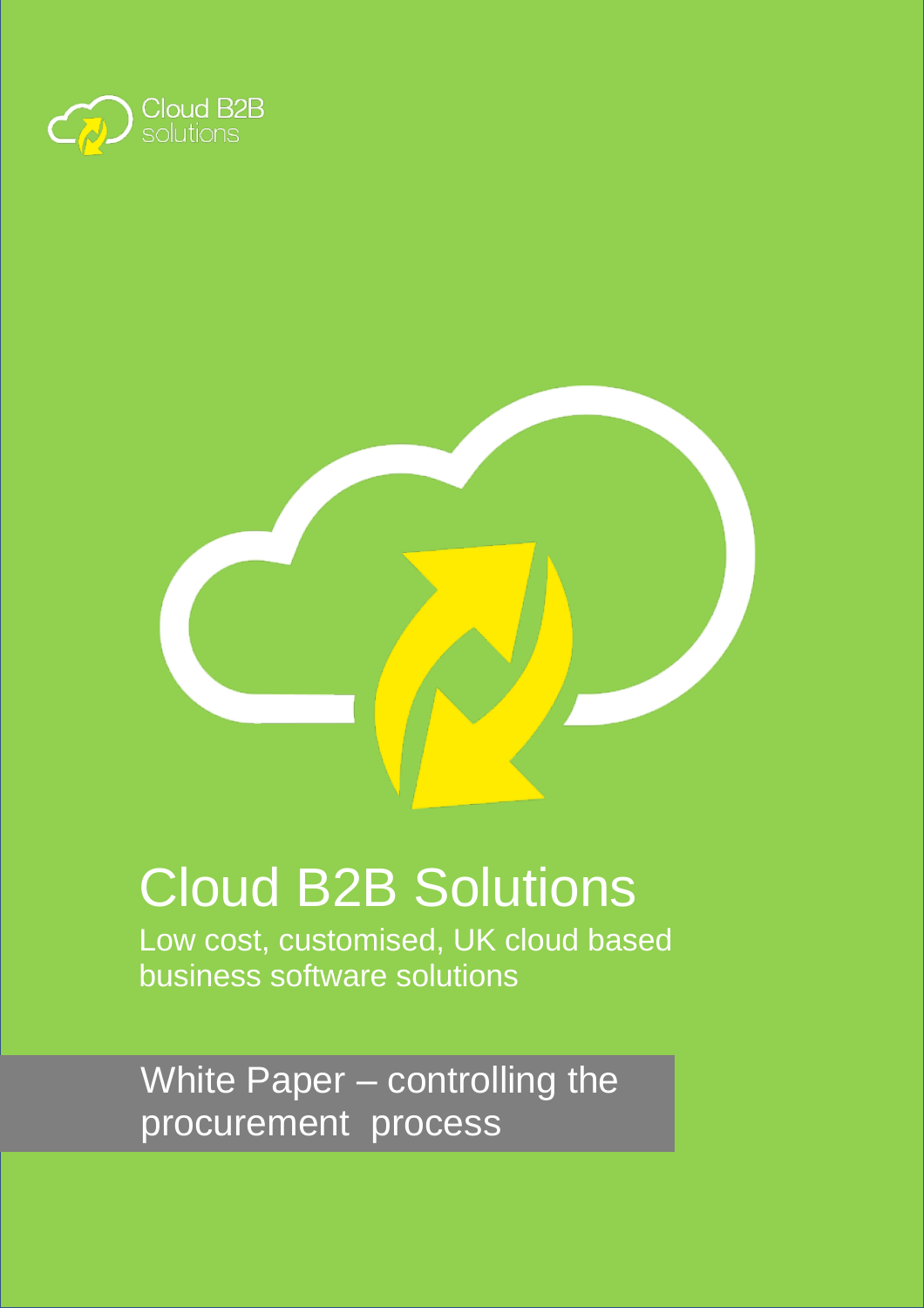

## The Issues

Whilst today's more uncertain business environment has affected us all, the objective for every business and organisation will be to move forward. This will mean not only the need to explore all potential sales and marketing avenues, to grow or replace lost business, but to do so in a controlled fashion.

So at the same time as looking for developing a business, it has never been more important to control expenditure.

In some organisations, such as manufacturing, up to 70% of a company's turnover is spent on purchases.

That is a significant figure. So, ask yourself - how much do we spend, on what? Is it less or more?

And can you 'hand on heart' say that the purchasing process in your organisation has full visibility and accountability of this figure?

With every organisation looking to permanently change the way staff work, many of whom will be home office or 'remote' workers, current procurement processes which rely on closer working conditions in an office, will not be viable.

And when the need is to push the business forward, purchasing can be 'reactive' and may step outside of controls 'because we've got to have it now!'

Some companies use spreadsheets to control purchasing but who's responsible for keeping them up to date and reminding people to do it? Others still work on a paper based system for raising purchase orders, which is open to delay in getting approvals internally, and misinterpretation for suppliers. In a survey one of the biggest reasons for deliveries being rejected or wrong goods delivered was errors on the purchasing paperwork supplied. In a 'just in time' environment that many manufacturing companies use, such errors can be both costly and introduce critical time delays.

There is also the issue of allocating purchases to the right departments, nominal codes and cost centres, and of course the often sticky problem or reconciling supplier invoices with deliveries!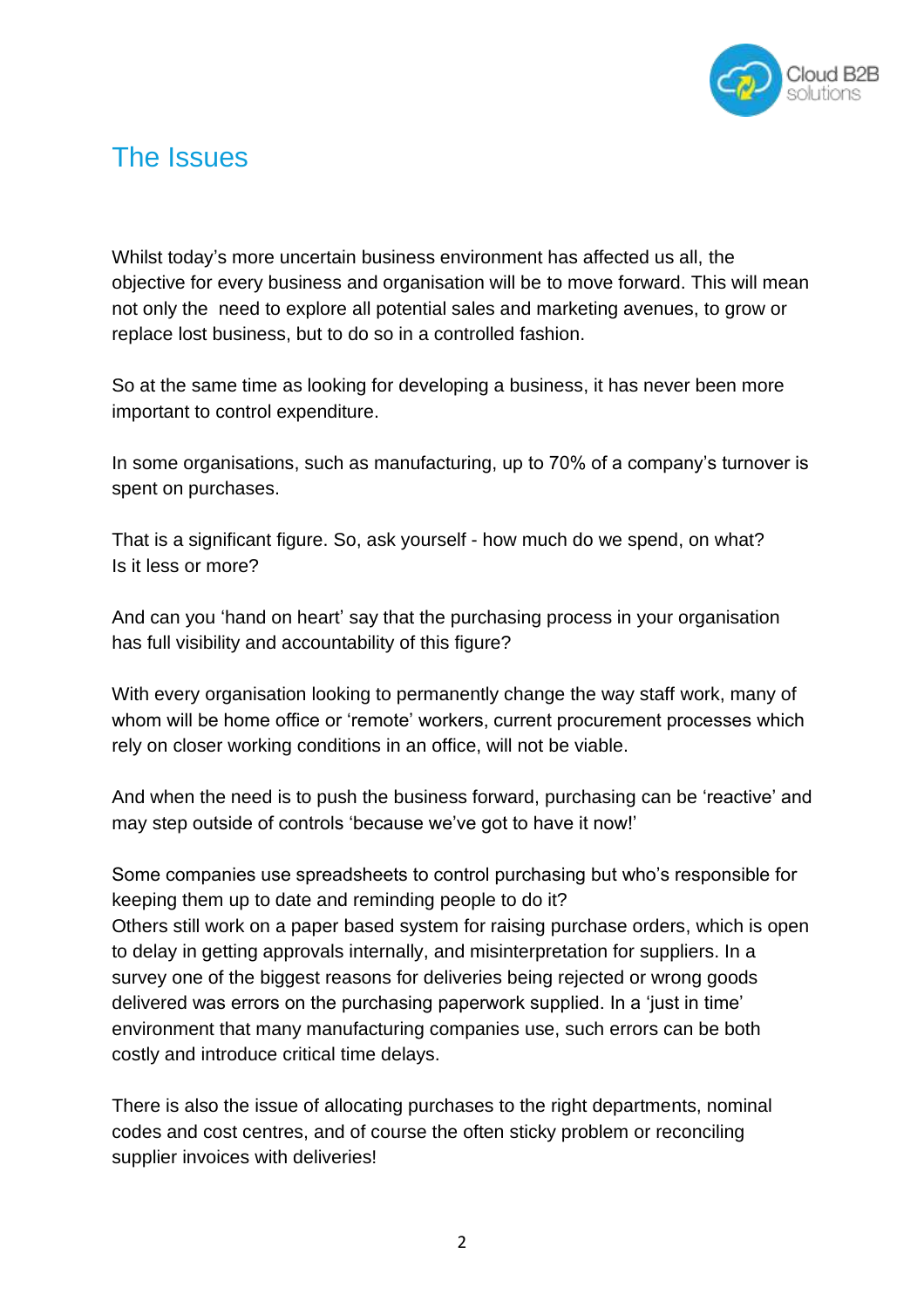

In September 2020 a speaker at Procurex National (CEO at CIPS- M.Harrison) noted Vodafone's reference stating that in terms of procurement as a function "*realtime data can help inform business critical decisions and improve the function's effectiveness and efficiency"*

A KMPG study on the effects of the coronavirus pandemic on procurement stated *"In line with the technology enabled business climate we currently operate in, organisations should rethink the way their employees collaborate with each other and customers- within the office, regionally and globally. By investing in internal technology, organisations can teach employees how to effectively leverage powered execution tools such as cloud-office technology and zero-touch models. This will help ensure that not only in challenging times are teams better equipped to work remotely, but as the business environment continues to shift, employees are able to adapt alongside it and continue servicing customers"*

What up to date transactional purchasing software technology will provide, is better visibility into the whole procurement process, more control and accuracy, provide the ability to work remotely, thereby better enabling companies to plan strategically, and potentially save money.

### Generic functionality to look for in a Purchase Order system

In these times of different working scenarios such as home or hot desk at a remote location, or working 'on site', a cloud based solution will be key. Using secure, but standard internet connectivity for access, a cloud solution will give maximum flexibility to any organisation. Whether companies go simply for a **Purchase Order system**, or look to have more integration with the supply chain by selecting a Purchase To Pay solution, is up to individual organisations, But integrating supplier invoices with issued purchase orders and goods receipting has many benefits and keeps the procurement process in one place.

And a purchase order software solution should be useable on smart phones to suit the more mobile way most of us have to now operate.

So what should you look for in terms of functionality. Below is not an exhaustive list, but here are some of the key areas for consideration.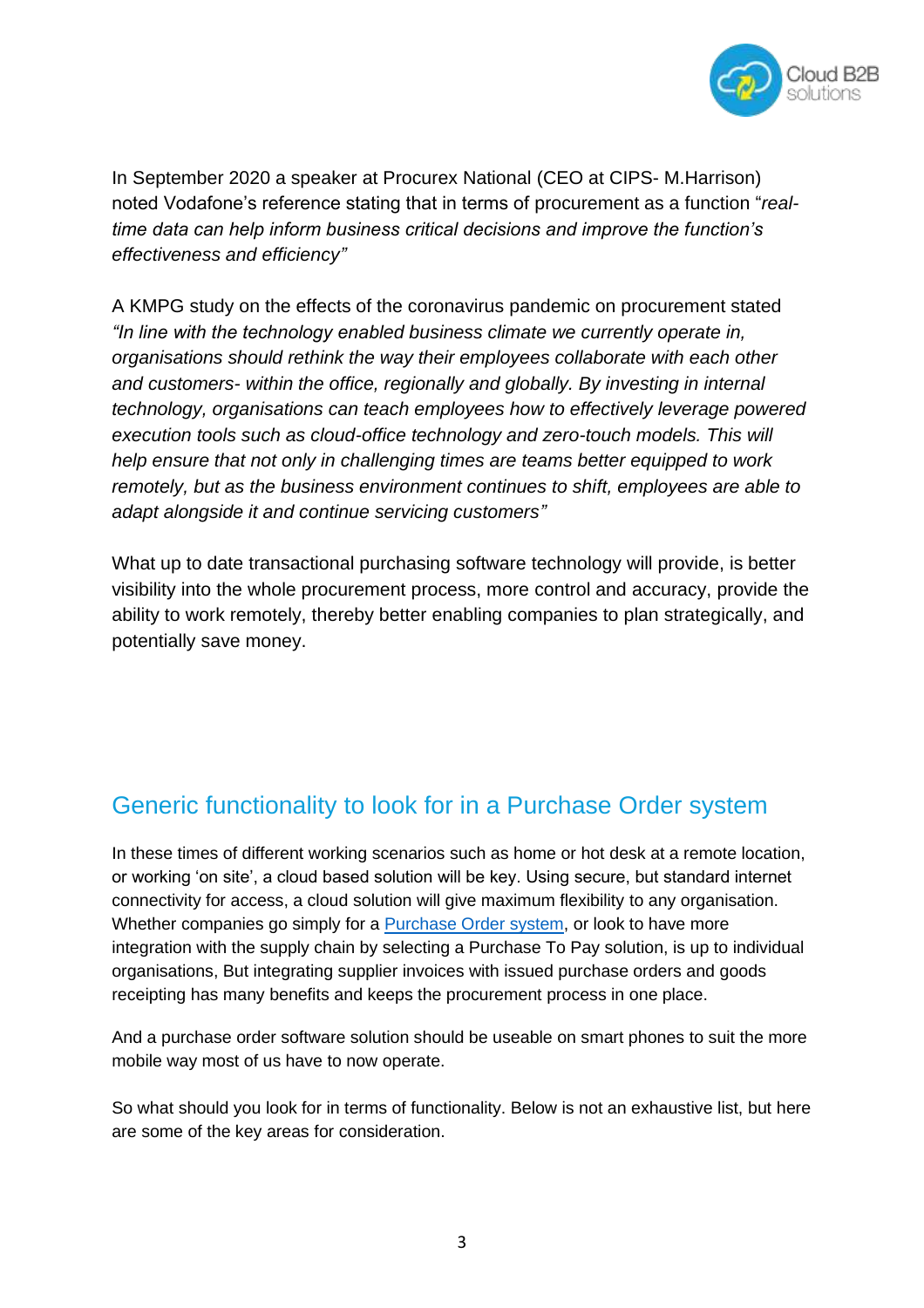

#### **1. Transactional Data base system**:

Especially relevant when there are multiple teams / locations involved in raising PO's to ensure system data is instantly updated, especially in relation to accurately reflecting available budgets.

#### **2. Cloud systems:**

With concerns about hacking of open cloud systems, a private UK Cloud system with data hosted in a UIK data centre would be a safer bet on security. You could of course choose to host a system yourself in your own DMZ, but expect to pay higher support and installation costs, and you will need to get your internal IT to provide server storage, operating systems, security and support.

#### **3. Approval workflow for Purchase Orders:**

All purchases- certainly over a pre-set level- should be open to scrutiny internally before they are sent to suppliers. Workflows should be custom designed to suit each company's business processes, by department, management structure and / or value.

PO creators should also be able to add supporting documents to orders, such as quotations or other supporting material, to make the approval process robust.

Approvers should also have the availability of returning PO's to the order raiser with comments to ask for further clarification or changes, ensuring all check procedures are met, or cancelling PO's to control any potential fraud.

#### **4. Budget Control**

Now a key element in controlling expenditure, the ability to set budgets- usually the remit of Finance- by company, department, or even project, will ensure PO creators only get access to those budgets they need access to, and they cannot overspend. Budgets should also ideally facilitate the allocation of nominal codes and cost centres to ensure accuracy on creation – PO creators traditionally find this a 'bridge too far' in terms of getting it right! Also budgets should be able to be selected on a PO line level where purchases cross different codes.

#### **5. Supplier Pricing Import**

A number of companies agree product prices with suppliers in advance, so the PO system should have the ability to import these product / price lists so PO creators work off the same standard, ensuring commonality.